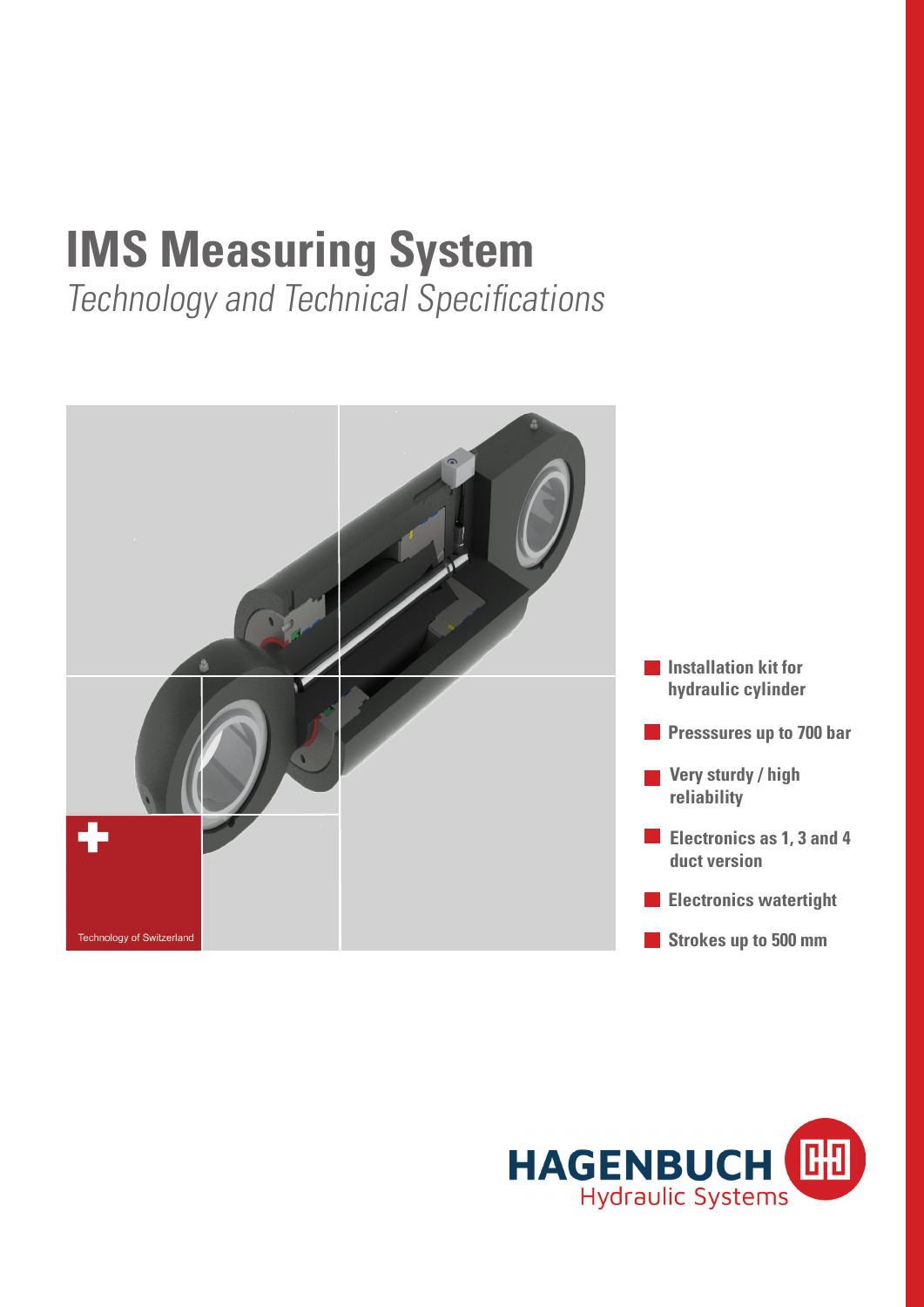## **Introduction**

The IMS position sensor is ideally suitable for installation in hydraulic cylinders thanks to its compact and sturdy design. The technology is based on a linear variable differential transformer (LVDT). This electromechanical sensor consists of a moving core and a stationary coil system. If the core is immersed in the coil system without contact, an electrical signal will be generated proportionally to the cover. This analogue sensor measuring absolutely has a range of important advantages:

#### **Non-contact measurement / Long service life**

All parts moving relative to one another are non-contact. Good encapsulation of the coil system (IP68) and the absence of friction ensure a long service life, even under tough environmental conditions.



The analogue sensor supplies a position signal immediately after switching on the power supply. A reference movement is not required.

#### **Good zero point stability**

The symmetrical structure of the coil system ensures good zero point stability and a repeat accuracy.

#### **Integrated electronics**

The evaluation electronics of the LVDT are an integral component of the sensor, with the result that a standard signal is available at the interface to the control.

#### **High pressure resistance**

The pressure resistance of the IMS system is limited almost exclusively by the cylinder design.

#### **Good dynamics**

The low moving mass of the core ensures goods dynamics of the LVDT, which is only limited by the processing speed of the electronics.

#### **Large temperature range**

The standard sensor works in a wide temperature range from -20°C to 85°C. The temperature compensation of the electronics guarantees an almost constant measuring value in the entire temperature range.

#### **Very good vibration resistance**

Vibrations have practically no effect on the sensor signal.

#### **Large mechanical tolerances**

Errors in the diameter and angular position of the core and coil system are uncritical, which is crucial for the high functional reliability of the system.

#### **For use with all pressures fluids**

The IMS system is suitable for both water-based or synthetic pressure fluids.

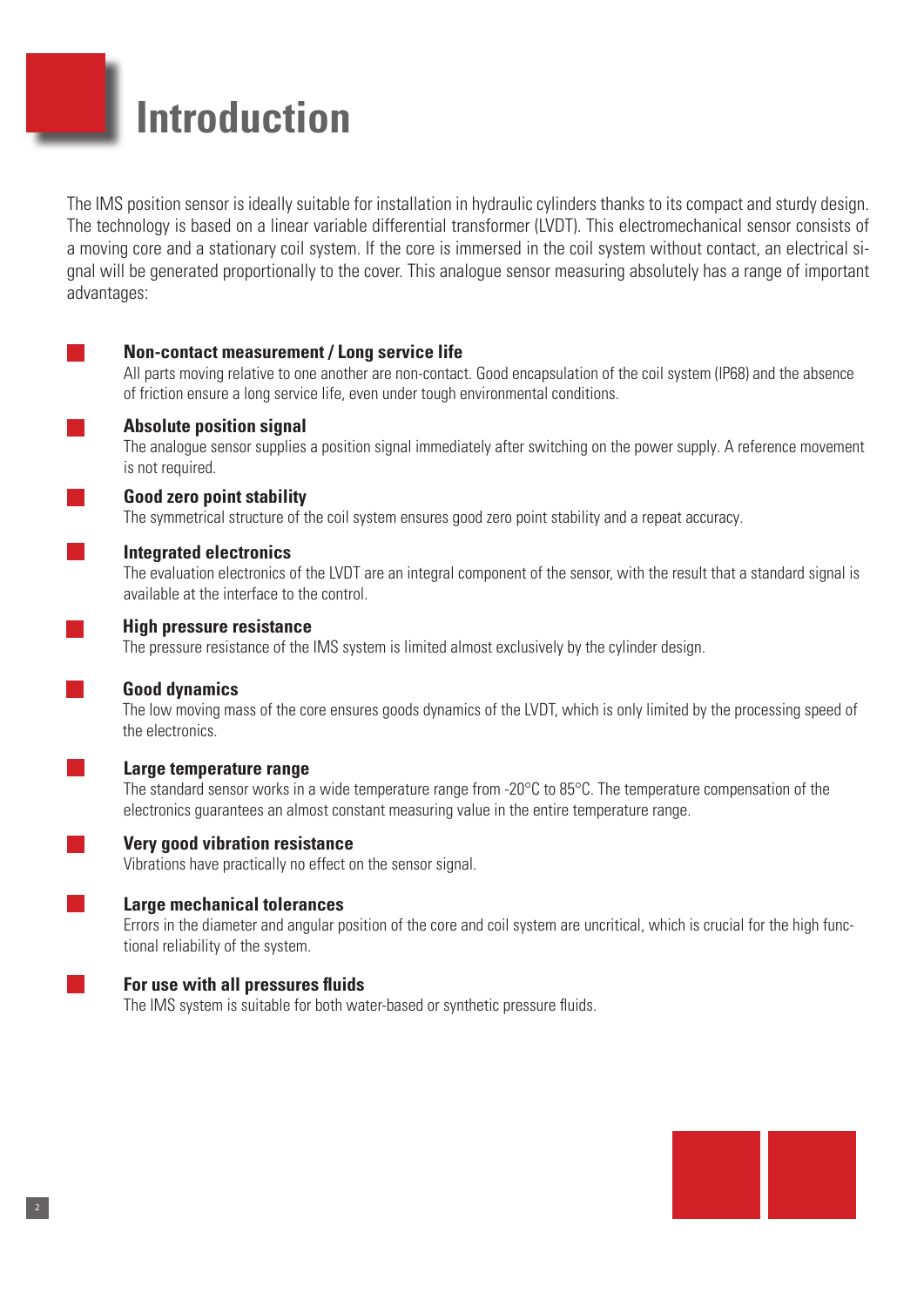## **IMS sensor system technology**

The LVDT supplies a displacement proportional electrical sensor signal. The coil system consists of a primary winding in the centre and two secondary windings on the sides. If the moving nickel-iron core is immersed in the coil hole, a magnetic field will build up between the coils.





The primary winding is connected to an AC power source so that voltages are induced in both secondary coils. If these secondary coils are switched in series, the two voltages will have different signs. The sensor signal is the difference between the voltages. The signal is zero in the central position of the core. The differential signal changes proportionally with the deflection.

3

The design and material selection for the LVDT form the basis for a robust sensor, which can also be used under tough environmental conditions. The insulation of the coils made from epoxy resin prevents penetration by moisture or the formation of condensation. At the same time, the coils are able to resist large vibrations and impacts. The sheath has a high magnetic permeability and thus offers good protection against external alternating current fields.

The evaluation electronics can be installed either directly at the sensor on the cylinder or detached from this. In both cases, the electronics are well protected in a metallic housing. In the "detached electronics" variant, the electronics and sensor are connected via a shielded cable.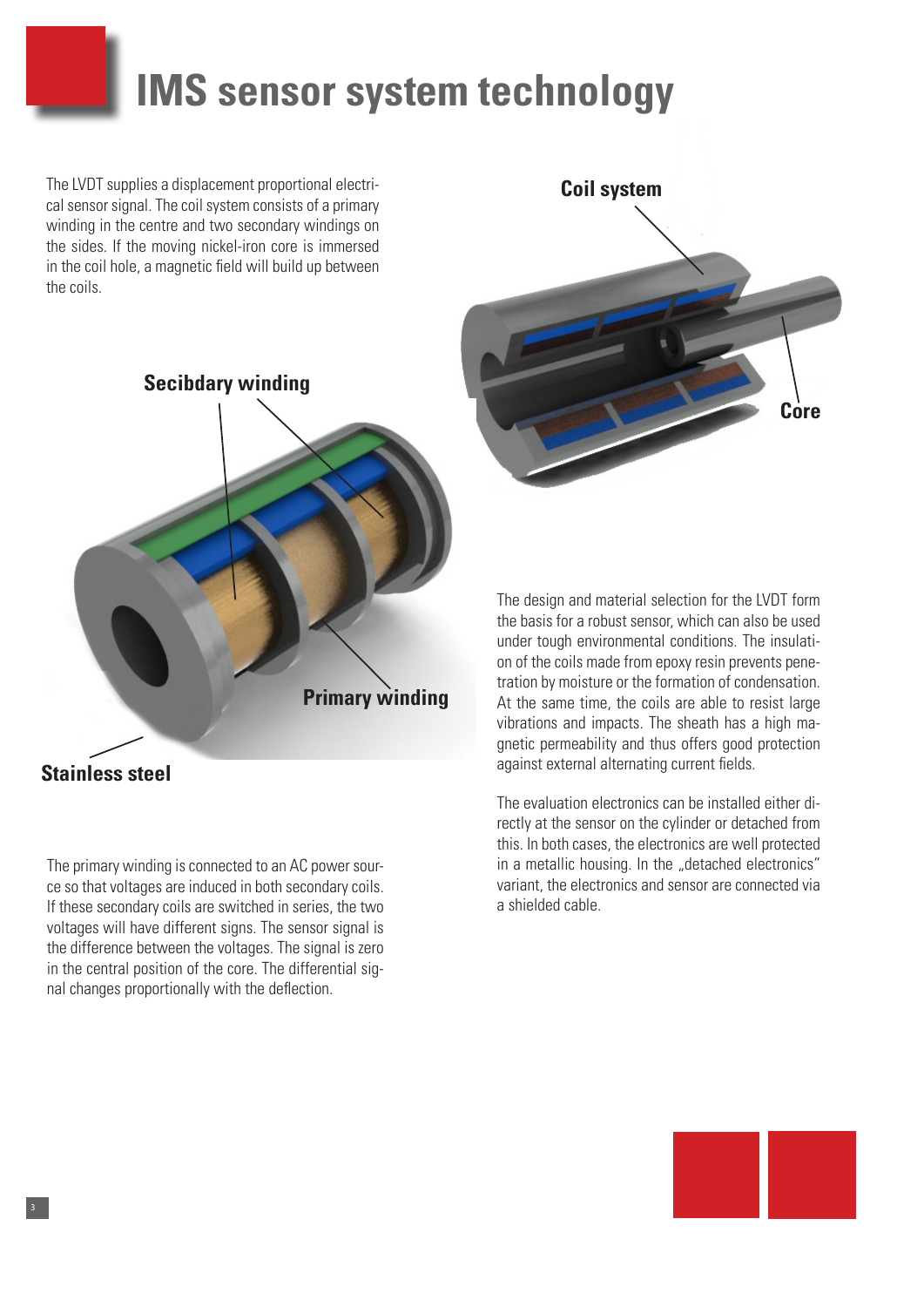## **Technical data**

### **The following technical data refer to the standard sensor system**

| Repea accuracy:              | 0.02 % nominal stroke                                             |
|------------------------------|-------------------------------------------------------------------|
| <b>Power consumption:</b>    | 50 mA (Electronics $3 = 150$ mA)                                  |
| <b>Linearity error:</b>      | $+/-$ 0.25 % nominal stroke (best fit)                            |
| <b>Vibration resistance:</b> | 20 g to 2 $kHz$                                                   |
| <b>Impact resistance:</b>    | 1000 g for 11 ms                                                  |
| <b>Supply:</b>               | 24 V DC +/- 15 %                                                  |
| <b>Measuring length:</b>     | 2,5 mm to 500 mm                                                  |
| <b>Temperature range:</b>    | $-20^{\circ}$ C to $+85^{\circ}$ C                                |
| <b>Output signal:</b>        | $4 - 20$ mA                                                       |
| <b>Maximum load:</b>         | 500 Ohm                                                           |
| <b>Recommended load:</b>     | 100 Ohm                                                           |
| <b>Pressure resistance:</b>  | to 700 bar                                                        |
| <b>Fluid:</b>                | All common hydraulic oils based on mineral oil. HFC, Skydrol etc. |

**Limit frequency:**

4

600 Hz

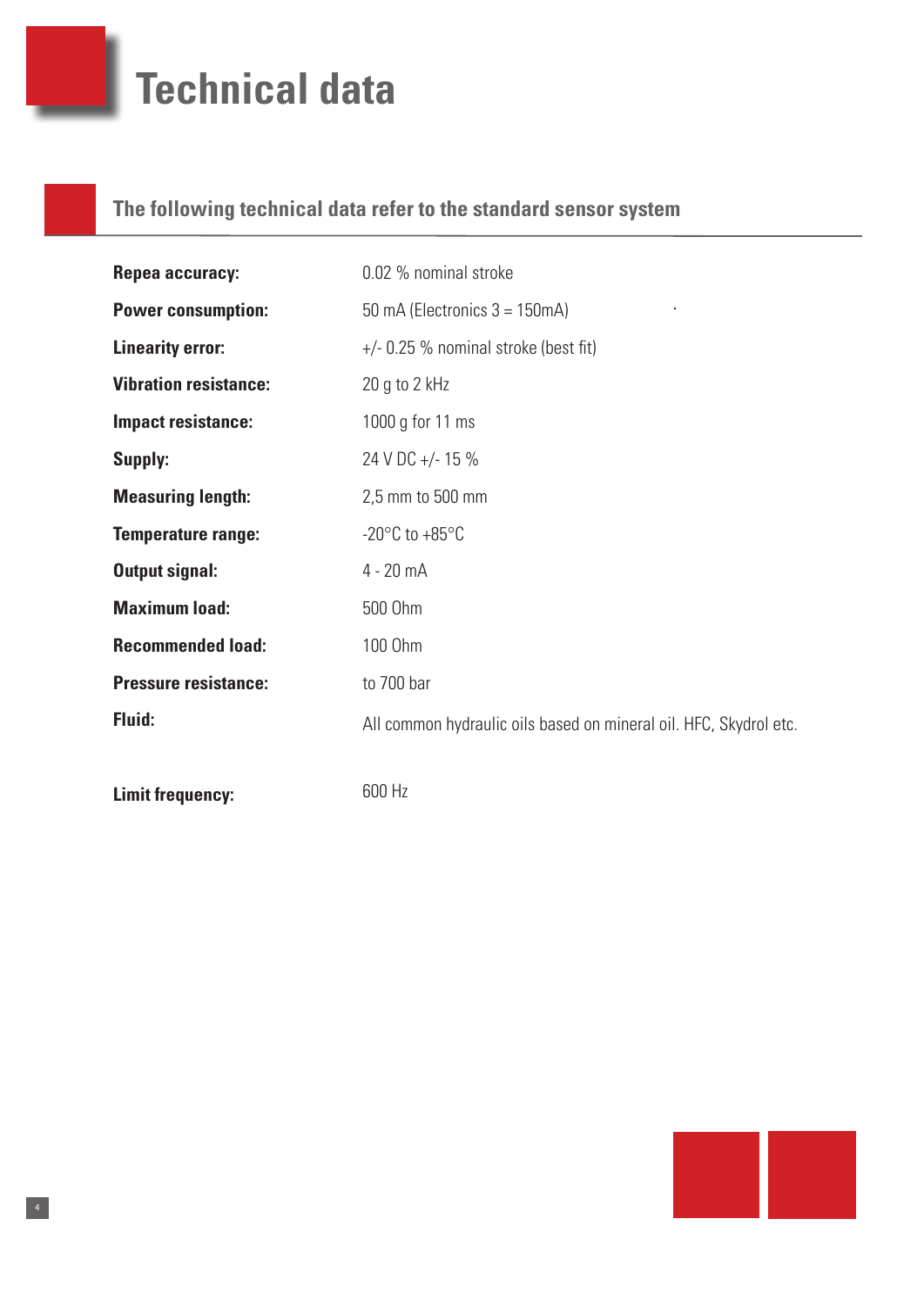## **Electronics**

### **Introduction**

The evaluation electronics of the IMS position sensor are responsible for supplying power to the coil system and preparing the path signal. They are housed in a metal housing with high protection class (IP68). The configuration and calibration are carried out at the electronics. The trimmers and DIP switches for these settings are located below the relevant closing cover. The "test port" is only required for assembly inspections. The two through holes at the edges serve for mounting the electronics.

### **Standard settings**

The sensor electronics are set and calibrated at Hagenbuch AG according to the following specifications:

- 1. The coil type is set
- 2. The output signal is set as SOURCE Mode
- 3. The maximum cylinder stroke is calibrated at 4-20 mA
- 4. The extreme values for the signal are calibrated at 4 mA in the retracted cylinder position and at 20 mA in the extended cylinder position. Depending on the application and custo mer requirements, the signal can also be inverted.

**IMS-Electronics 1** Evaluation electronics for 1 cylinder

**IMS-Electronics 3** Evaluation electronics for 3 cylinders





**IMS-Electronics 4** Evaluation electronics for 4 cylinders

**IMS-Electronics in DIN-housing** Evaluation electronics for 1 cylinder